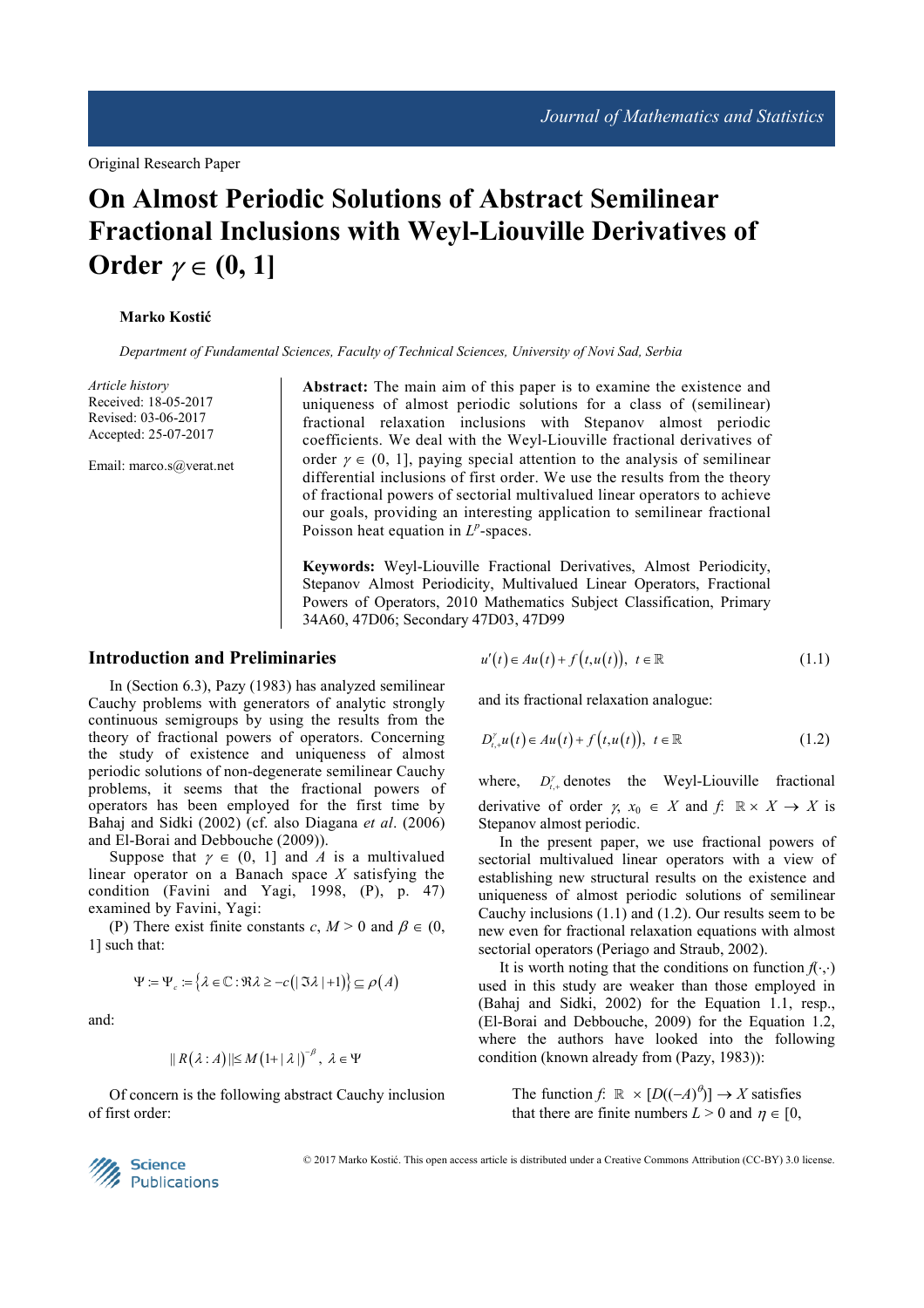1] such that  $||f(t_1, x_1) - f(t_2, x_2)|| \le L(|t_1 - t_2|^{\eta} +$  $||x_1-x_2||_0$  for all  $(t_1, x_1)$ ,  $(t_2, x_2)$  in ℝ ×  $[D((-A)^\theta)]$ ;  $-A$  is the single-valued generator of an exponentially decaying  $C_0$ -semigroup.

In this case, the mild solutions constructed for (1.1) and (1.2) are Hölder continuous, which are no longer true in our approach (without going into further details, we want only to observe here that the structural results from (Bahaj and Sidki, 2002; El-Borai and Debbouche, 2009) can be reconsidered for degenerate semigroups of operators). It is clear that the condition (F) implies the validity of usually considered Lipschitz type condition (4.2) used below and that the validity of (4.2) or its generalization (4.1) used below does not imply the validity of condition (F). Furthermore, we consider the case in which the function *f*(⋅,⋅) is not uniformly almost periodic but only Stepanov almost periodic.

The organization of paper can be brifley described as follows. In section 2, we recall the basic facts about almost periodic functions and Stepanov almost periodic functions that will be necessary for our further work. The main aim of section 3 is to remind us of some elementary definitions and results from the theory of multivalued linear operators in Banach spaces; fractional powers and interpolation spaces of multivalued linear operators are examined in a separate subsection. Our main results and contributions are given in Section 4, which are divided into two separate subsections. In Subsection 4.1, we investigate the almost periodic solutions of abstract Cauchy inclusion (1.1), while in Subsection 4.2 we investigate the almost periodic solutions of abstract Cauchy inclusion (1.2).

We use the standard notation throughout the paper. By X and Y we denote two Banach spaces over the field of complex numbers. The symbol *L*(X, *Y*) stands for the space consisting of all continuous linear mappings from *X* into *Y*;  $L(X) = L(X,X)$  and  $\|\cdot\|$  stands for the norm of *X*. Denote by  $C_b(\mathbb{R}:X)$  the vector space consisted of all bounded continuous functions from ℝ into *X*; the supnorm turns this space into one of Banach's. The Gamma function is denoted by  $\Gamma(\cdot)$  and the principal branch is always used to take the powers. Define  $g_{\alpha}(t)$ := *t*<sup> $\alpha$ -1</sup>/Γ(*α*), *t* > 0 (α>0).

Fractional calculus and fractional differential equations have gained much attention recently due to their numerous applications (Bazhlekova, 2001; Diethelm, 2010; Kostić, 2011; 2015; Prüss, 1993; Samko *et al*., 1993; von Wahl, 1972). We need to recall some basic facts about the Wright functions, which are known to play an important role in fractional calculus. Let  $\gamma \in (0, 1)$ . Then the Wright function  $\Phi_{\lambda}(\cdot)$  is defined by the formula:

$$
\Phi_{\gamma}(z) = \sum_{n=0}^{\infty} \frac{\left(-z\right)^n}{n!\Gamma\left(1-\gamma-\gamma n\right)}, z \in \mathbb{C}
$$

Let us recall that  $\Phi_{\lambda}(\cdot)$  is an *R* entire function, as well as that  $\Phi_{\gamma}(t) \ge 0$ ,  $t \ge 0$ ,  $\int_0^{\infty} t^r \Phi_{\gamma}(t) dt = \frac{\Gamma(1+r)}{\Gamma(1+r)}$ ,  $\frac{(1+r)}{1+\gamma r}, r > -1$  $t^{r}\Phi_{\gamma}(t)dt = \frac{\Gamma(1+r)}{\Gamma(1+\gamma r)}, r$  $\int_0^{\infty} t^r \Phi_{\gamma}(t) dt = \frac{\Gamma(1+r)}{\Gamma(1+r)}$ ,  $r > -1$  and  $\int_0^\infty e^{-zt} \Phi_{\gamma}(t) dt = E_{\gamma}(-z)$ ,  $z \in \mathbb{C}$ , where  $E_{\gamma}(\cdot)$  denotes the

Mittag-Leffer function. For further information concerning the Mittag-Leffer and Wright functions, the reader may consult the doctoral dissertation of Bazhlekova (2001) and references cited therein.

The Weyl-Liouville fractional derivative  $D_{t,+}^{\gamma}u(t)$  of order  $\gamma$  is defined for those continuous functions  $u: \mathbb{R} \to$ *X* such that  $t \mapsto \int_{-\infty}^{t} g_{1-y} (t-s)u(s) ds$ ,  $t \in \mathbb{R}$  is a welldefined continuously differentiable mapping, by:

$$
D_{t,+}^{\gamma}u(t) := \frac{d}{dt}\int_{-\infty}^{t}g_{1-\gamma}(t-s)u(s)ds, \ t \in \mathbb{R}
$$

Set  $D_{t,+}^{\gamma}u(t) := -(d/dt)u(t)$ . For more details about the Weyl-Liouville fractional derivatives, we refer the reader to the paper by Mu *et al*. (2017).

# **Almost Periodic Functions and Stepanov Almost Periodic Functions**

It is well known that the class of almost periodic function was introduced by Bohr in 1925 and later generalized by many other mathematicians (for further information, the reader may consult the monographs (Diagana, 2013; N'Guérékata, 2001; Hino *et al*., 2002; Levitan and Zhikov, 1982)). Let  $I = \mathbb{R}$  or  $I = [0, \infty)$  and let *f*:  $I \rightarrow X$  be continuous and let  $\epsilon > 0$ . Then we say that a number  $\tau > 0$  is an  $\epsilon$ -period for  $f(\cdot)$  iff  $||f(t + \tau) - f(t)|| \leq \epsilon$ ,  $t \in I$ . The set constituted of all  $\epsilon$ -periods for  $f(\cdot)$  is denoted by  $\Theta(f, \epsilon)$ . We say that  $f(\cdot)$  is almost periodic, a.p. for short, iff for each  $\epsilon > 0$  the set  $9(f, \epsilon)$  is relatively dense in *I*, which means that there exists *l* > 0 such that any subinterval of *I* of length *l* meets  $\Theta(f, \epsilon)$ . The space of all almost periodic functions from the interval *I* into *X* will be denoted by *AP*(*I*: *X*).

Let  $1 \leq p \leq \infty$ . Then we say that a function  $f \in L^p_{loc}(I)$ . *X*) is Stepanov *p*-bounded,  $S^p$ -bounded shortly, iff:

$$
\| f \|_{S^p} := \sup_{t \in I} \left( \int_t^{t+1} \| f(s) \|^p ds \right)^{1/p} < \infty
$$

Endowed by the above norm, the space  $L_s^p(I: X)$  consisting of all  $S^p$ -bounded functions becomes a Banach space. A function  $f \in L_S^p(I : X)$  is said to be Stepanov *p*-almost periodic, Sp-almost periodic shortly, iff the function  $\hat{f}: I \to L^p([0, 1]: X)$ , defined by:

$$
\hat{f}(t)(s) = f(t+s), \ t \in I, \ s \in [0,1]
$$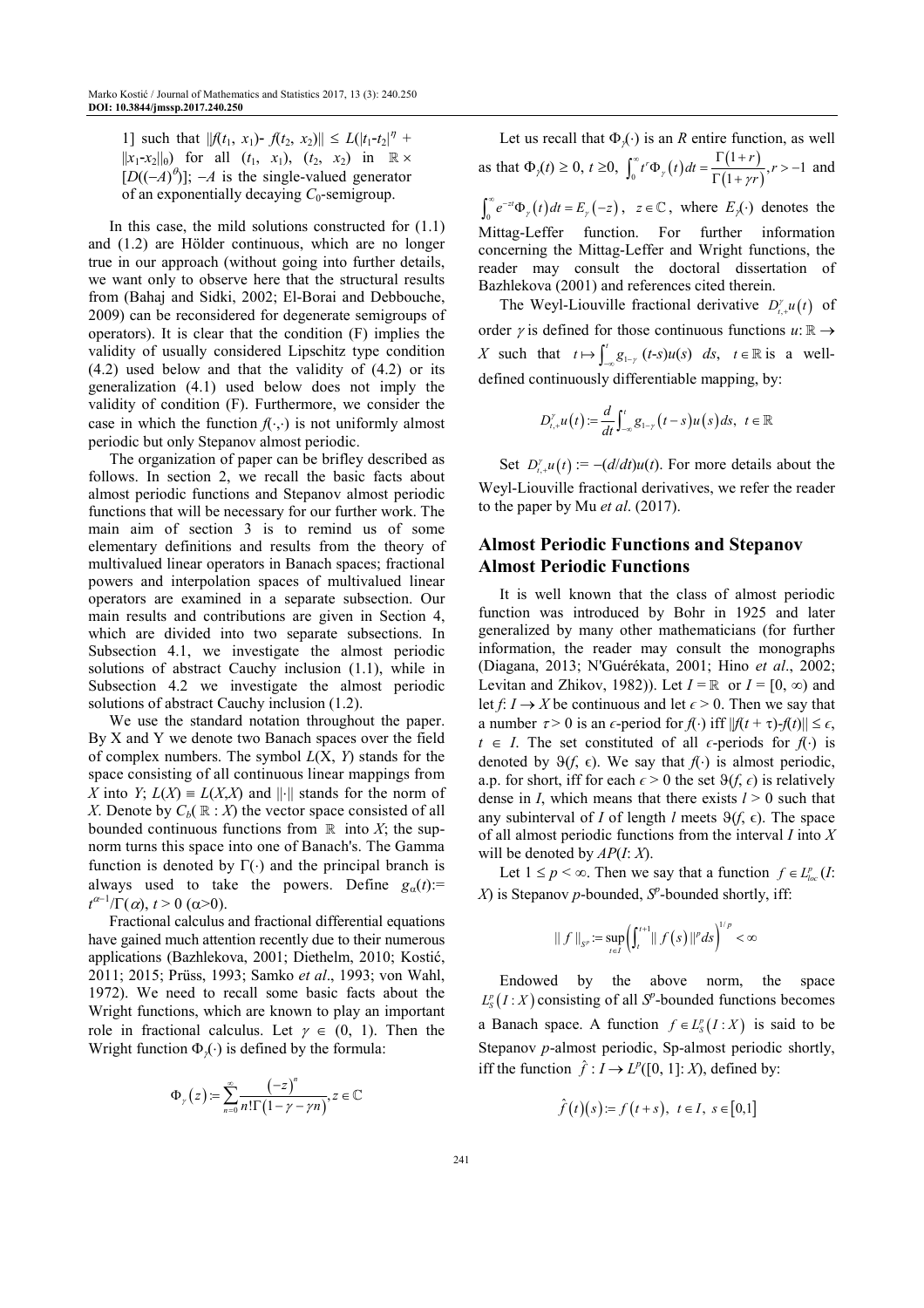is almost periodic (cf. the monograph by Amerio and Prouse (1971) for more details on the subject). We use the symbol  $APS^{p}(I: X)$  to denote the vector space consisting of all Stepanov p-almost periodic functions. Let us recall that if  $f(\cdot)$  is an almost periodic function, then  $f(\cdot)$  is also Sp-almost periodic for  $1 \leq p \leq 1$ . The converse statement is not true, however.

Assume that  $f: I \times Y \to X$ . Define  $\hat{f}: I \times Y \to L^p([0,$ 1]: *X*) by  $\hat{f}(t, y) := f(t + \cdot, y), t > 0, y \in Y$ .

We need to recall the following definitions (Zhang, 2001; Long and Ding, 2011; Kostić, 2017c):

#### *Definition 2.1*

Suppose that  $1 \leq p \leq 1$ :

- A function  $f: I \times Y \rightarrow X$  is said to be almost periodic iff  $f(\cdot, \cdot)$  is bounded, continuous as well as for every  $\epsilon$ > 0 and every compact *K* ⊂ *Y* there exists  $l(\epsilon, K) > 0$ such that every subinterval  $J \subseteq I$  of length  $l(\epsilon, K)$ contains a number  $\tau$  with the property that  $||f(t + \tau,$ *y*)− $f(t, y)$ || ≤  $\epsilon$  for all  $t \in I$ ,  $y \in K$ . The collection of such functions will be denoted by  $AP(I \times Y; X)$
- A function  $f: I \times Y \to X$  is called Stepanov *p*-almost periodic,  $S^p$ -almost periodic shortly, iff  $\hat{f}: I \times Y \rightarrow$  $L^p([0, 1]: X)$  is almost periodic. The collection of such functions will be denoted by  $APS^{p}(I \times Y; X)$

It is well known that (Zhang, 2001) if *f* ∈  $AP(I \times Y$ : *X*) and  $h \in AP(I: Y)$ , then the mapping  $t \mapsto f(t, h(t))$ ,  $t \in$ *I* belongs to the space *AP*(*I*: *X*).

For more details about Stepanov *p*-almost periodic functions depending on two parameters, we refer the reader to (Kostić, 2017c).

## **Multivalued Linear Operators**

One of the most important monographs on abstract degenerate differential equations with integer order derivatives was written by Favini and Yagi (1998). In this monograph, the authors obey the multivalued linear operators approach to degenerate differential equations. The main aim of this section is to present a brief overview of definitions and results from this theory (cf. the monograph (Cross, 1998) by Cross for more details on the subject).

A multivalued map (multimap)  $A: X \rightarrow P(Y)$  is said to be a Multivalued Linear Operator (MLO) iff the following holds:

- $D(A) := \{x \in X : Ax \neq \emptyset\}$  is a linear submanifold of X
- $Ax + Ay \subseteq A(x + y), x, y \in D(A)$  and  $\lambda Ax \subseteq$  $A(\lambda x)$ ,  $\lambda \in \mathbb{C}$ ,  $x \in D(A)$ . If  $X = Y$ , then it is said that *A* is an MLO in *X*

Let us recall that, for every  $x, y \in D(A)$  and for every  $\lambda$ ,  $\eta \in \mathbb{C}$  with  $|\lambda| + |\eta| \neq 0$ , one has  $\lambda Ax + \eta Ay = A(\lambda x +$ <sup>η</sup>*y*). If *A* is an MLO, then *A*0 is a linear sub manifold of *Y* and  $Ax = f + A0$  for any  $x \in D(A)$  and  $f \in Ax$ . Put *R*(*A*):= {*Ax*: *x* ∈ *D*(*A*)}. The set A<sup>-1</sup>0 = {*x* ∈ *D*(*A*): 0 ∈ *Ax*} is called the kernel of *A* and it is denoted by *N*(*A*). The inverse  $A^{-1}$  of an MLO is defined by  $D(A^{-1}) = R(A)$ and  $A^{-1}y$ :  $\in$   $\{x \in D(A) : y \in Ax\}$ . It can be simply proved that  $A^{-1}$  is an MLO in *X*, as well as that  $N(A^{-1}) = A0$  and  $(A^{-1})^{-1} = A.$ 

Assume that *A*, *B*:  $X \rightarrow P(Y)$  are two MLOs. Then we define its sum  $A + B$  by  $D(A + B) = D(A) \cap D(B)$  and  $(A + B) = D(A)$ *B*)*x*:=  $Ax + Bx$ ,  $x \in D(A + B)$ . It is evident that  $A + B$  is likewise an MLO.

Assume further that  $A: X \rightarrow P(Y)$  and  $B: Y \rightarrow P(Z)$ are two MLOs, where *Z* is likewise a complex Banach space. The product of operators *A* and *B* is defined by *D*(*BA*):= {*x* ∈ *D*(*A*): *D*(*B*)∩*Ax* ≠ 0} and *BAx*:= *B*(*D*(*B*)∩*Ax*). We know that *BA*: *X* → *P*(*Z*) is an MLO and  $(BA)^{-1} = A^{-1}B^{-1}$ .

We say that an MLO operator  $A: X \rightarrow P(Y)$  is closed iff for any sequences  $(x_n)$  in  $D(A)$  and  $(y_n)$  in *Y* such that  $y_n \in Ax_n$  for all  $x \in \mathbb{N}$  we have that  $\lim_{n \to \infty} x_n = x$  and lim<sub>*n*→∞</sub>  $y_n = y$  imply  $x \in D(A)$  and  $y \in Ax$ .

The following auxiliary lemma from integration theory can be found, for example, in (Kostić, 2016).

#### *Lemma 3.1*

Let  $\Omega$  be a locally compact, separable metric space and let  $\mu$  be a locally finite Borel measure defined on  $\Omega$ . Assume that  $A: X \to P(Y)$  is a closed MLO. Let  $f: \Omega \to X$ and *g*:  $\Omega \rightarrow Y$  be *µ*-integrable and let  $g(x) \in Af(x)$ ,  $x \in \Omega$ . Then  $\int_{\Omega} f d\mu \in D(A)$  and  $\int_{\Omega} g d\mu \in A \int_{\Omega} f d\mu$ .

Let *A* be an MLO in *X*. Then the resolvent set of *A*,  $\rho(A)$  for short, is defined as the union of those complex numbers  $\lambda \in \mathbb{C}$  for which:

- $X = R(\lambda A)$
- $\bullet$  ( $\lambda$ -*A*)<sup>-1</sup> is a single-valued linear continuous operator on *X*

The operator  $\lambda \mapsto (\lambda - A)$  is called the resolvent of *A*,  $R(\lambda: A) = (\lambda \cdot A)^{-1}$  ( $\lambda \in \rho(A)$ ). The basic properties of resolvents of single-valued linear operators continue to hold in the multivalued linear setting (Favini and Yagi, 1998; Kostić, 2016).

# *Fractional Powers and Interpolation Spaces of Multivalued Linear Operators*

Let *X* be a Banach space and let  $(-\infty, 0] \subseteq \rho(A)$ . Assume that there exist finite numbers  $M \ge 1$  and  $\beta \in (0, 1)$ 1] such that  $||R(\lambda: A)|| \leq M(1 + |\lambda|)^{-\beta}$ ,  $\lambda \leq 0$ . Then there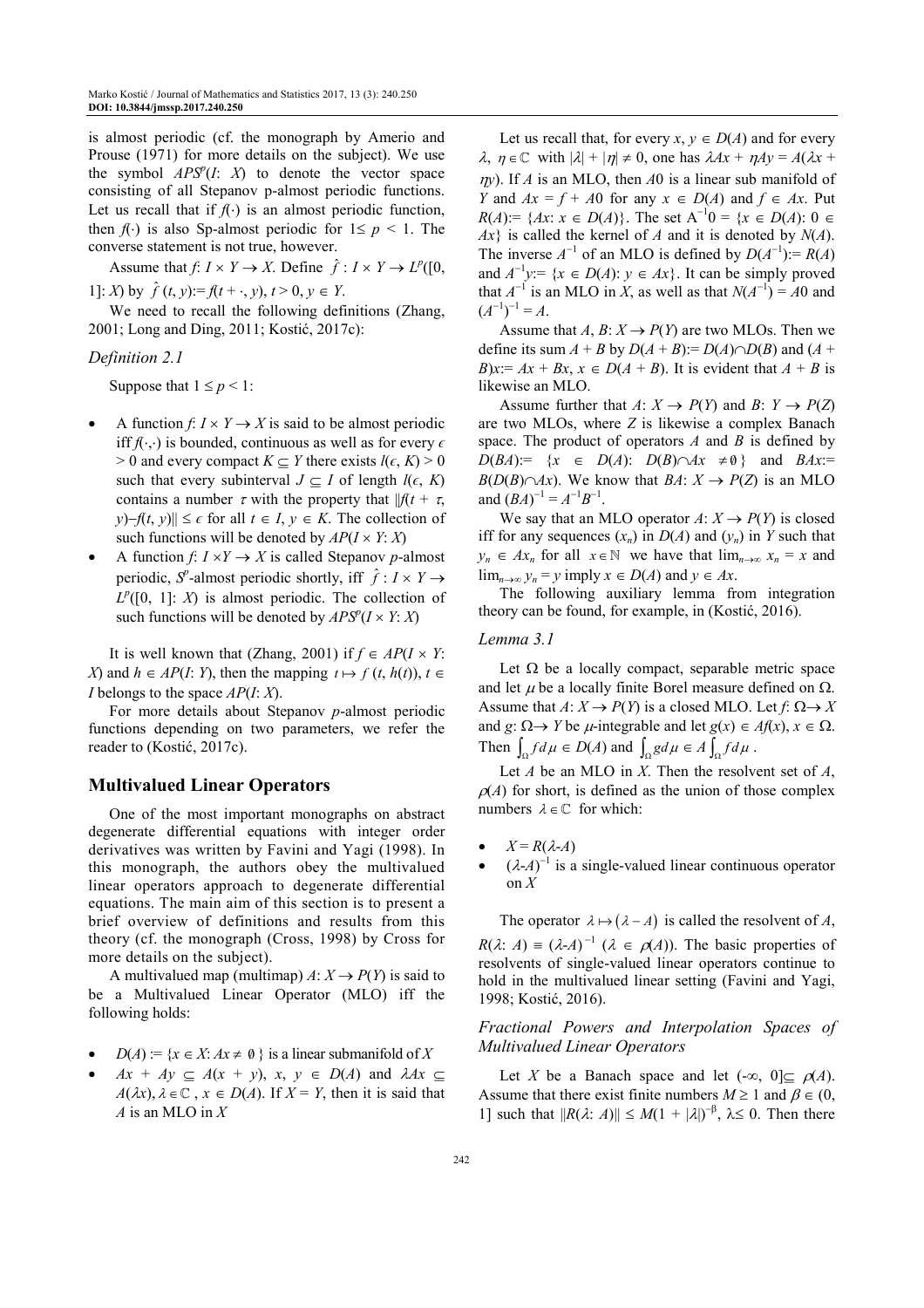exist two positive real constants  $c > 0$  and  $M_1 > 0$  such that  $\rho(A)$  contains an open region  $\Omega = \{ \lambda \in \mathbb{C} : |\Im \lambda \}| \leq$  $(2M_1)^{-1}(c-\Re\lambda)^\beta$ ,  $\Re\lambda \leq c$ } of complex plane around the half-line (-∞, 0], where the following holds:  $||R(\lambda:A)|| =$  $O((1 + |\lambda j)^{-\beta})$ , λ ∈ Ω, Designate by Γ' the upwards oriented curve  $\{\xi \pm i(2M_1)^{-1}$   $(c-\xi)^{\beta}$ :  $-\infty < \xi \le c\}$ . In, Favini and Yagi (1998) define the fractional power:

$$
A^{-\theta} := \frac{1}{2\pi i} \int_{\Gamma'} \lambda^{-\theta} (\lambda - A)^{-1} d\lambda \in L(X)
$$

For  $\theta > 1-\beta$ . Put  $A^{\theta} = (A^{-\theta})^{-1}$   $(\theta > 1-\beta)$ . Then the semigroup properties  $A^{-\theta_1} A^{-\theta_2} = A^{-(\theta_1 + \theta_2)}$  and  $A^{\theta_1} A^{\theta_2} = A^{(\theta_1 + \theta_2)}$  hold for  $\theta_1, \theta_2 > 1$  - $\beta$  (recall that the fractional power  $A^{\theta}$  need not be injective and that  $A^{\theta}$  is an MLO for  $\theta$  > 1- $\beta$ ).

We endow the vector space  $D(A)$  by the norm ||⋅||<sub>[*D*(*A*)]:= inf<sub>*y*∈*A*</sub>. ||*y*||. Then (*D*(*A*), ||⋅||<sub>[*D*(*A*)] is a Banach</sub></sub> space and the norm  $\|\cdot\|_{[D(A)]}$  is equivalent with the following one  $\|\cdot\| + \|\cdot\|_{[D(A)]}$ ,  $(D(A^{\theta}), \| \|_{[D(A^{\theta})]})$  is a Banach space, as well and we have the equivalence of norms  $\mathbb{E}_{\left[D(A^\theta)\right]}$  and  $\|\cdot\| + \|\cdot\|_{\left[D(A^\theta)\right]}$  for  $\theta > 1-\beta$ .

Assume that  $\theta \in (0, 1)$ . The interpolation space  $X_A^{\theta}$ is defined by:

$$
X_A^{\theta} := \left\{ x \in X : \sup_{\xi > 0} \xi^{\theta} \mid \| \xi (\xi + A)^{-1} x - x \| < \infty \right\}
$$

When equipped with the norm:

$$
\left\|\cdot\right\|_{X_A^\theta} := \left\|\cdot\right\| + \sup_{\xi>0} \xi^\theta \left\|\xi\left(\xi+A\right)^{-1} \cdot \cdots\right\|
$$

 $X_A^{\theta}$  is a Banach space that is continuously embedded in *X*.

For further information concerning interpolation spaces and fractional powers of multivalued linear operators, we refer the reader to (Favaron and Favini, 2011; Favini and Yagi, 1998; Kostić, 2016).

# **Almost Periodic Solutions of Abstract Semilinear Cauchy Inclusions (1.1) and (1.2)**

A composition theorem for two-parameter Stepanov *p*-almost periodic functions has been clarified in ((Long and Ding, 2011) Theorem 2.2); cf. also (Kostić, 2017c). The following result states that the assertion of (Long and Ding, 2011, Theorem 2.2) continues to hold for the functions defined on the real semi-axis  $I = [0, \infty)$ , as well, with two different pivot spaces *X* and *Y*. The proof is very similar to that of afore-mentioned result and therefore omitted.

#### *Theorem 4.1*

Let  $I \in \mathbb{R}$  or  $I = [0, \infty)$ . Suppose that the following conditions hold:

•  $f \in APS^{p}(I \times Y: X)$  with  $p > 1$ ; and there exist a number  $r \geq \max(p, p/p-1)$  and a function  $L_f \in L_S^r(I)$  such that:

$$
|| f(t,x) - f(t,y) || \le L_f(t) || x - y ||_Y, \quad t \in I, \, x, y \in Y
$$

•  $x \in APS^{p}(I: Y)$  and there exists a set  $E \subseteq I$  with  $m(E)$ = 0 such that  $K:= \{x(t): t \in \Lambda E\}$  is relatively compact in *Y*; here,  $m(·)$  denotes the Lebesgue measure

Then  $q := pr/p + r \in [1, p)$  and  $f(\cdot, x(\cdot)) \in APS^{q}(I: X)$ . If we accept the existence of a Lipschitz constant *L* > 0 such that:

$$
|| f(t,x) - f(t,y)|| \le L || x - y ||_Y, \quad t \in I, \, x, y \in Y \tag{4.2}
$$

then we can also consider the case in which  $p = 1$ . Strictly speaking, the following result holds true.

#### *Theorem 4.2*

Let  $I \in \mathbb{R}$  or  $I = [0, \infty)$ . Suppose that the following conditions hold:

- $f \in APS^p(I \times Y: X)$  with  $p \ge 1, L > 0$  and (4.2) holds
- $x \in APS^{p}(I: Y)$  and there exists a set  $E \subseteq I$  with  $m(E) = 0$  such that  $K = \{x(t): t \in \Lambda E\}$  is relatively compact in *Y*

Then  $f(\cdot, x(\cdot)) \in APS^p(I: X)$ :

The following lemma can be proved in exactly the same way as ((Kostić, 2017a), Proposition 2.11).

#### *Lemma 4.1*

Suppose that  $1 \leq p < \infty$ ,  $1/p + 1/q = 1$  and  $(R(t))_{t>0} \subseteq$  $L(X, Y)$  is a strongly continuous operator family satisfying that  $M:=\sum_{k=0}^{\infty} ||R(\cdot)||_{L^{q}[k,k+1]} < \infty$ . If  $f:\mathbb{R} \to X$  is  $S^{p}$ -almost periodic, then the function *G*: ℝ → *Y*, given by:

$$
G(t) := \int_{-\infty}^{t} R(t-s)f(s)ds, \ t \in \mathbb{R}
$$

is well-defined and almost periodic.

*Remark 4.1* 

Let  $p > 1$  and let  $t \mapsto ||R(t)||$ ,  $t \in (0, 1]$  be an element of the space  $L^{q}[0, 1]$ . Then the inequality  $\sum_{k=0}^{\infty} ||R(\cdot)||_{L^{q}[k,k+1]} < \infty$  holds provided that there exists a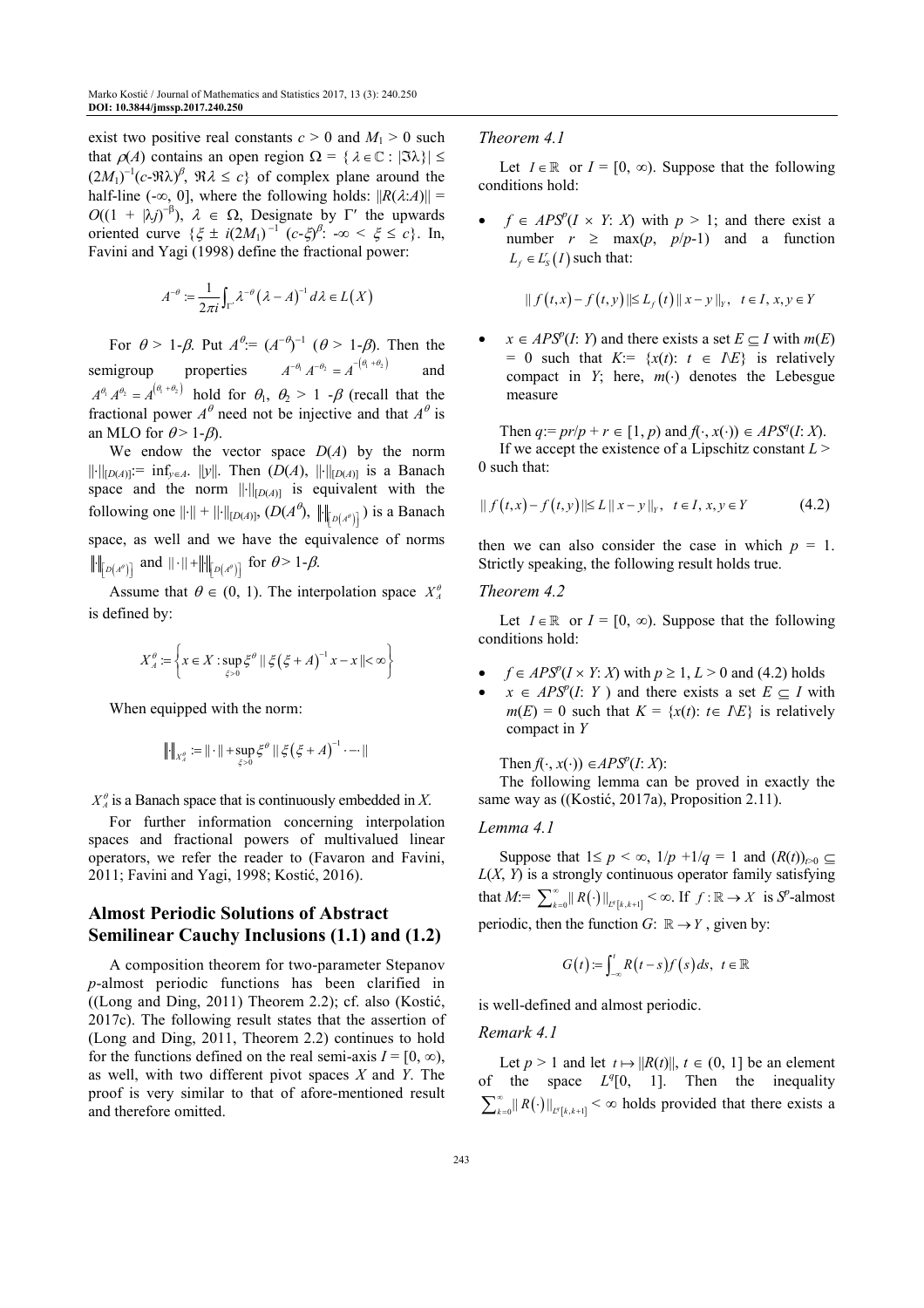finite number  $\zeta$  < 0 such that  $||R(t)|| = O(t^{\zeta})$ ,  $t \to +1$  and  $\zeta$  <  $(1/p)-1$ .

Suppose now that the condition (P) holds and  $\beta > \theta$  $> 1-\beta$ . Then degenerate strongly continuous semigroup  $(T(t))_{t>0} \subseteq L(X)$  generated by A satisfies estimate  $||T(t)|| \leq M_0 e^{-ct} t^{\beta-1}$ ;  $t > 0$  for some finite constant  $M_0 > 0$  (Kostić, 2017a).

Set:

$$
T\gamma,\nu(t)x:=t^{\gamma\nu}\int_0^\infty s^\nu\Phi_\gamma(s)T\Big(st^\gamma\Big)x\,ds,\ \ t>0,\ \ x\in X
$$

and, following Wang *et al*. (2012) (cf. also El-Borai and Debbouche (2009)):

$$
P_{\gamma}(t) = \gamma T_{\gamma,1}(t) / t^{\gamma}, \quad t > 0 \tag{4.3}
$$

In the sequel, by  $M > 0$  we denote the finite generic constant whose numerical value may change from line to line.

*Almost Periodic Solutions of Abstract Semilinear Cauchy Inclusion (1.1)* 

Put *Y*:=  $[D((-A)^\theta)]$  and  $\| \cdot \|_{Y}$ :=  $\| \cdot \|_{[D((-A)^\theta)]}$ . In (Kostić, 2017b), we have proved that:

$$
\left(T(t)x, \frac{1}{2\pi i} \int_{\Gamma} (-\lambda)^{\theta} e^{\lambda t} (\lambda - A)^{-1} x d\lambda \right)
$$
\n
$$
\in (-A)^{\theta}, \ x \in X, t > 0
$$
\n(4.4)

Set:

$$
T_{\nu}(t)x := \frac{1}{2\pi i} \int_{\Gamma} (-\lambda)^{\nu} e^{\lambda t} (\lambda - A)^{-1} x d\lambda, \ \ x \in X, t > 0 (\nu > 0)
$$

Arguing as in the proof of ((Kostić, 2017b), Lemma 2.6), we get that:

$$
||T_v(t)|| \le Me^{-ct}t^{\beta-\nu-1}, t > 0, \nu > 0
$$
 (A)

Applying the mean value theorem, (A) and the obvious equality  $T'_{v}(t) = -T_{v+1}(t), t > 0, v > 0$ , we obtain that:

$$
|| T_v(t+h) - T_v(t) || \leq M h e^{-ct} t^{\beta - \nu - 2}, t > 0, v > 0, h > 0
$$
 (B)

The following notion of a mild solution of (1.1) will be sufficiently good for our purposes:

## *Definition 4.1*

Let  $f: I \times Y \rightarrow X$  and let *Y* be continuously embedded in *X*. By a mild solution of (1.1), we mean any *Y*-continuous function  $u(\cdot)$  such that  $u(t) = (\Lambda u)(t)$ ,  $t \in R$ , where:

$$
t\mapsto (\Lambda u)(t):=\int_{-\infty}^t T(t-s)f(s,u(s))ds,t\in\mathbb{R}
$$

We continue by stating the following important lemma.

## *Lemma 4.2*

Let  $1 < q$ ,  $q' < \infty$ ,  $1/q + 1/q' = 1$  and  $q'(\beta \cdot \theta \cdot 1) > -1$ . Assume that  $\hat{f} : I \times Y \to L^q([0, 1]: X)$  is bounded continuous and  $u \in C(\mathbb{R}:Y)$ . Define:

$$
(\Psi u)(t) := \int_{-\infty}^{t} T_{\theta}\left(t - s\right) f\left(s, u(s)\right) ds, \ \ t \in \mathbb{R}
$$

Then  $\Psi u \in C_b(\mathbb{R}:X)$ .

*Proof* 

Let 
$$
\int_{t}^{t+1} || f(s, y)||^{q} ds \leq M^{q}
$$
 for all  $t \in \mathbb{R}$  and  $y \in Y$ .

We will first prove the right continuity of  $(\Psi u)(\cdot)$ . For this, fix a number  $h \in (0, 1]$ . Then a straightforward computation involving the Hölder inequality shows that:

$$
\|(\Psi u)(t+h) - (\Psi u)(t)\|
$$
  
\n
$$
\leq \int_{-\infty}^{t} \|T_{\theta} (T+h-s) - T_{\theta} (t-s)\| \|f(s, u(s))\| ds
$$
  
\n
$$
+ \int_{-\infty}^{t+h} \|T_{\theta} (T+h-s)\| \|f(s, u(s))\| ds
$$
  
\n
$$
= \int_{0}^{\infty} \|T_{\theta} (s+h) - T_{\theta} (s)\| \|f(t-s, u(t-s))\| ds
$$
  
\n
$$
+ \int_{0}^{h} \|T_{\theta} (s+h) \| \|f(t-s, u(t-s))\| ds
$$
  
\n
$$
\leq \int_{0}^{1} \|T_{\theta} (s+h) - T_{\theta} (s)\| \|f(t-s, u(t-s))\| ds
$$
  
\n
$$
+ \sum_{k=1}^{\infty} \int_{k}^{k+1} \|T_{\theta} (s+h) - T_{\theta} (s)\| \|f(t-s, u(t-s))\| ds
$$
  
\n
$$
+ \int_{0}^{h} \|T_{\theta} (s+h) \| \|f(t-s, u(t-s))\| ds
$$
  
\n
$$
\leq M \left( \int_{0}^{1} \|T_{\theta} (s+h) - T_{\theta} (s)\|^{q'} ds \right)^{1/q'}
$$
  
\n
$$
+ M \sum_{k=1}^{\infty} \int_{0}^{k+1} \|T_{\theta} (t+h) - T_{\theta} (t)\|_{L^{q'}[k,k+1]}
$$
  
\n
$$
+ M \left( \int_{0}^{h} \|T_{\theta} (s+h)^{q'} ds \right)^{1/q'}, t \in \mathbb{R}
$$
  
\n(4.5)

which clearly implies that:

$$
\| (\Psi u)(t+h) - (\Psi u)(t) \|
$$
  
\n
$$
\leq M \left( \int_0^1 \|T_\theta \left( s+h \right) - T_\theta \left( s \right) \|^q \, ds \right)^{1/q'}
$$
  
\n
$$
+ M \sum_{k=1}^\infty \int_0^{k+1} \|T_\theta \left( s+h \right) - T_\theta \left( \cdot \right) \|_{L^\infty[k,k+1]}
$$
  
\n
$$
+ M \left( \int_0^{2h} \|T_\theta \left( s \right)^{q'} \, ds \right)^{1/q'}
$$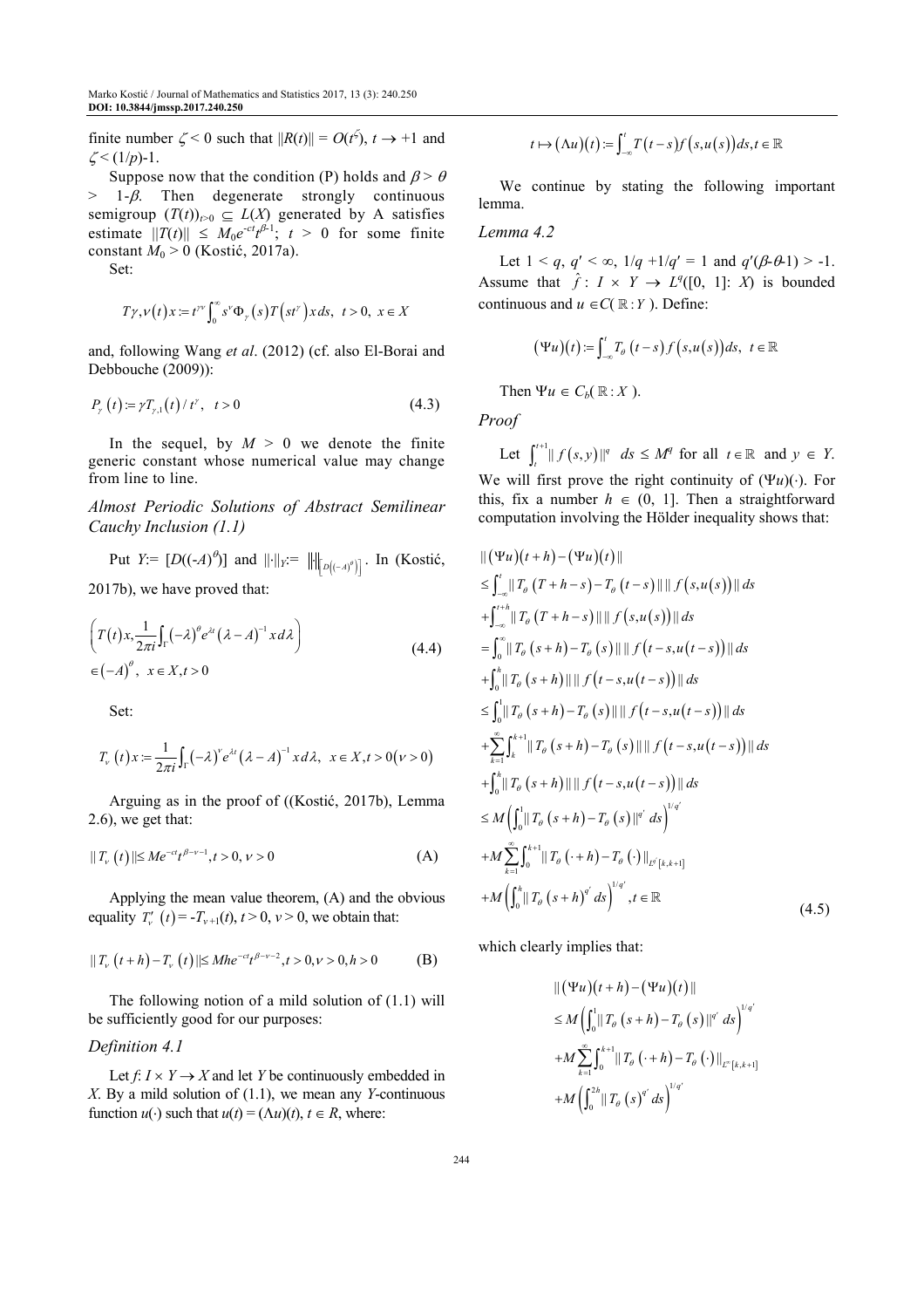for any *t* ∈ℝ . It is clear that the third addend in the last expression tends to zero as *h* tends to zero because of (A) and  $q'(\beta \cdot \theta) > -1$ , which gives that  $||T_{\theta}(\cdot)||^{q'} \in L^1[0, 1]$ . For the second addend, we can use the estimate:

$$
\sum_{k=1}^{\infty} \int_{k}^{k+1} \left\| T_{\theta} \left( \cdot + h \right) - T_{\theta} \left( \cdot \right) \right\|_{L^{\infty}[k,k+1]} \leq M h \sum_{k=1}^{\infty} e^{-ck}
$$

which simply follows from  $(B)$ . For the first addend, we can employ the dominated convergence theorem and (A); summa summarum, we have proved the right continuity of  $(\Psi u)(\cdot)$ . The left continuity of  $(\Psi u)(\cdot)$ can be proved similarly and we only yet need to show the boundedness of  $(\Psi u)(\cdot)$ . But, this is a consequence of the following calculus obtained with the help of Hölder inequality:

$$
\|(\Psi u)(t)\|
$$
  
\n
$$
\leq \int_0^\infty \|T_\theta(s)\| \|f(t-s,u(t-s))\| ds
$$
  
\n
$$
\leq M \sum_{k=0}^\infty \left(\int_k^{k+1} \|T_\theta(s)\|^{q'} ds\right)^{1/q'}
$$

which is valid for any  $t \in \mathbb{R}$  and the estimate (A).

Define, for every *X*-valued bounded continuous function  $u(\cdot)$ :

$$
(\Phi u)(t) := \int_{-\infty}^{t} T_{\theta}\left(t-s\right) f\left(s, \left(-A\right)^{-\theta} u\left(s\right)\right) ds, t \in \mathbb{R}
$$

Since  $(-A)^{-\theta} \in L(X, [D((-A)^{\theta})])$ , we know from Lemma 4.2 that  $\Phi: C_b(\mathbb{R}: X) \to C_b(\mathbb{R}: X)$  is well-defined as long as  $f(\cdot, \cdot)$  satisfies the conditions from Lemma 4.2.

Let  $L_f(\cdot)$  be a locally bounded non-negative function and let M denote the constant from (A), with  $v = \theta$ . Set, for every  $n \in \mathbb{N}$  :

$$
M_{n} := M^{n} \sup_{t \in \mathbb{R}} \int_{-\infty}^{t} \int_{-\infty}^{x_{n}} \cdots \int_{-\infty}^{x_{2}} e^{-c(t - x_{n})} (t - x_{n})^{\beta - \theta - 1}
$$
  

$$
\times \prod_{i=2}^{n} e^{-c(x_{i} - x_{i-1})} (x_{i} - x_{i-1})^{\beta - \theta - 1} \prod_{i=1}^{n} L_{f}(x_{i}) dx_{i} dx_{2} \cdots dx_{n}
$$

Since the norm of mapping  $(-A)^{-\theta} \in L(X, [D((-A)^{\theta})])$ is less or equal than 1, a simple calculation yields that:

$$
\left\| \left( \Phi^n u \right) - \left( \Phi^n v \right) \right\|_{\infty} \le M_n \left\| u - v \right\|_{\infty}, \ u, v \in C_b \left( \mathbb{R} : X \right), n, \mathbb{N} \quad (4.6)
$$

Now we are ready to formulate the following result.

## *Theorem 4.3*

Suppose that (P) holds,  $\beta > \theta > 1-\beta$  and the following conditions hold:

i. *f* ∈ *APS<sup><i>p*</sup></sup>( $R \times Y$ : *X*) with *p* > 1 and there exist a number  $r \ge \max(p, p/p-1)$  as well as a locally bounded non-negative function  $L_f \in L^r_s(\mathbb{R})$  such that  $r > p/p-1$  and (4.1) holds.

Set  $q := pr/p + r$  and  $q' := \frac{pr}{pr - p - r}$ .

Assume also that:

ii. 
$$
q'(\beta \cdot \theta) > -1
$$

iii.  $M_n < 1$  for some  $n \in \mathbb{N}$ 

Then there exists an almost periodic mild solution of inclusion (1.1). The uniqueness of mild solutions holds provided that, in addition to (*i*-iii), *A* is singlevalued and:

iv. 
$$
\sum_{n=1}^{\infty} M_n < \infty \text{ or } M_1 < 1
$$

#### *Proof*

Let us recall that the range of a *Y*-valued almost periodic function is relatively compact in *Y* by ((Zhang, 2001), Theorem 2.4). Clearly,  $u \in AP(R: X)$  implies  $(-A)^\theta u$  $\in$  *AP*( $\mathbb{R}: Y$ ); after that, using the condition (i) and Theorem 4.1, we get that  $f(\cdot, (-A)^{\theta}u(\cdot)) \in APS^{q}(\mathbb{R}:Y)$ . Due to the assumption (ii), the inequality (A) and Lemma 4.1 (see also Remark 4.1), we get that the mapping  $\Phi_{\vert AP(\mathbb{R}:Y)}$ :  $AP(\mathbb{R}:X) \to AP(\mathbb{R}:X)$  is well-defined. Since (4.6) and (iii) hold, we can apply a well known extension of the Banach contraction principle in order to see that the mapping  $\Phi_{\vert AP(\mathbb{R}:Y)}$ :  $AP(\mathbb{R}:X) \rightarrow AP(\mathbb{R}:X)$  has a fixed point  $\varphi(\cdot)$ . Observing that  $q'(\beta-1) > -1$  by (ii), we can employ Lemma 4.1 again to conclude that the mapping  $t \mapsto \int_{-\infty}^{t} T(t-s) f(s, (-A)^{-\theta} \varphi(s)) ds, t \in \mathbb{R}$  is well-defined. Due to Lemma 3.1 and (4.4), we obtain that:

$$
\varphi(t) = \int_{-\infty}^{t} T_{\theta} \left( t - s \right) f \left( s, \left( - A \right)^{-\theta} \varphi(s) \right) ds
$$
  

$$
\in (-A)^{\theta} \int_{-\infty}^{t} T \left( t - s \right) f \left( s, \left( - A \right)^{-\theta} \varphi(s) \right) ds, t \in \mathbb{R}
$$

This implies:

$$
\left(-A\right)^{-\theta}\varphi\left(t\right)=\int_{-\infty}^{t}T\left(t-s\right)f\left(s,\left(-A\right)^{-\theta}\varphi\left(s\right)\right)ds,t\in\mathbb{R}
$$

Taking into account that:

$$
\left\| \left( -A \right)^{-\theta} \varphi(t) - \left( -A \right)^{-\theta} \varphi(s) \right\|_{Y} \leq \mid \left| \varphi(t) - \varphi(s) \right|, t, s \in \mathbb{R}
$$

the mapping  $(-A)^{-\theta} \varphi(\cdot)$  is *Y*-continuous so that, actually,  $(-A)^{-\theta}\varphi(\cdot)$  is an almost periodic mild solution of (1.1) (by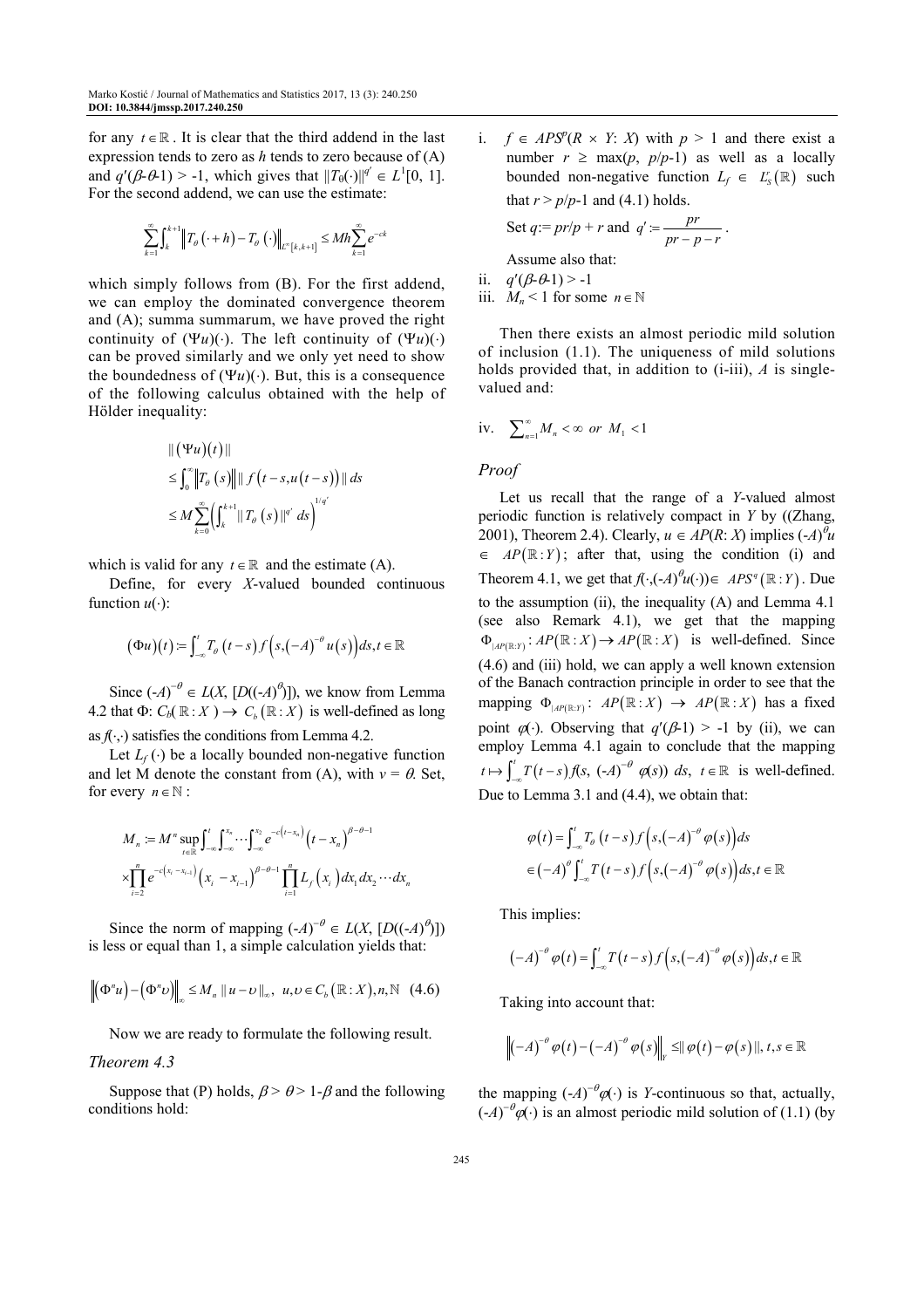almost periodicity, we mean the *X*-almost periodicity). To complete the proof of theorem, we need to show the uniqueness of mild solutions in the case that  $A = A$  is single-valued and (iv) holds. Then the fractional powers constructed in Subsection 3.1 coincide with those constructed in (Periago and Straub, 2002), so that the fractional powers  $(-A)^{\pm \theta}$  are injective. Assume that *u*(·) is a mild solution of (1.1); hence,  $u(t) = \int_{-\infty}^{t} T(t-t) dt$ *s*)*f*(*s*, *u*(*s*)) *ds*, *t* ∈ ℝ *.* Then:

$$
u(t) = \int_{-\infty}^{t} T(t-s)f(s,u(s))ds
$$
  
= 
$$
\int_{-\infty}^{t} (-A)^{-\theta} T_{\theta}(t-s)f(s,u(s))ds
$$
  
= 
$$
(-A)^{-\theta} \int_{-\infty}^{t} T_{\theta}(t-s)f(s,u(s))ds := (-A)^{-\theta} \zeta(t), t \in \mathbb{R}
$$

observe here that the mapping ζ(⋅) is well-defined, *X*continuous and *X*-bounded by Lemma 4.2 because  $1/q$  +  $1/q' = 1$  and  $q \in (1, p)$ . This implies:

$$
(-A)^{-\theta} \zeta(t) = u(t) = (-A)^{-\theta} \int_{-\infty}^{t} T_{\theta} (t-s) f(s, u(s)) ds
$$
  
=  $(-A)^{-\theta} \int_{-\infty}^{t} T_{\theta} (t-s) f(s, (-A)^{-\theta} \zeta(s)) ds \ t \in \mathbb{R}$ 

By the injectivity of power  $(-A)^{-\theta}$ , we get that  $\zeta(\cdot)$  is a fixed point of mapping  $\Phi: C_b(\mathbb{R}:X) \to C_b(\mathbb{R}:X)$ . On the other hand, the validity of condition (iv) enables one to apply Weissinger's fixed point theorem ((Diethelm, 2010), Theorem D.7) or the classical Banach contraction principle, showing that there exists a unique fixed point of  $\Phi(\cdot)$  in  $C_b(\mathbb{R}:X)$ . Hence,  $\zeta(\cdot)$  is uniquely determined

and, because of that,  $u(\cdot)$  is uniquely determined, as well. Assuming the Lipschitz condition (4.2) in place of

(4.1), we can deduce the following result.

#### *Theorem 4.4*

Suppose that (P) holds,  $\beta$  >  $\theta$  > 1- $\beta$  and the following conditions hold:

i.  $f \in APS^{p}(\mathbb{R} \times Y : X)$  with  $p > 1$  and there exists a constant  $L > 0$  such that (4.2) holds

ii. 
$$
\frac{p}{p-1}(\beta \cdot \theta \cdot 1) > -1
$$

iii. *M<sub>n</sub>* < 1 for some  $n \in \mathbb{N}$ 

Then there exists an almost periodic mild solution of inclusion (1.1). The uniqueness of mild solutions holds provided that, in addition to (i-iii), *A* is single-valued:

iv. 
$$
\sum_{n=1}^{\infty} M_n < \infty \text{ or } M_1 < 1
$$

Before proceeding further, it would be worthwhile to mention that a direct computation shows that, in the concrete situation of Theorem 4.4, one has:

$$
M_1 \leq ML\Gamma(\beta - \theta)c^{\theta - \beta}
$$

where, *M* denotes the constant from (A), with  $v = \theta$ .

# *Almost Periodic Solutions of Abstract Semilinear Cauchy Inclusion (1.2)*

In this subsection, we examine the existence and uniqueness of almost periodic solutions of abstract fractional inclusion (1.2). We start with the observation that Mu *et al*. (2017) have investigated various types of (asymptotically) quasi-periodic and quasi-automorphic solutions of  $(1.2)$  provided that the operator *A* is singlevalued and generates an exponentially decaying strongly continuous semigroup; cf. also (El-Borai and Debbouche, 2009). By performing the Fourier transform in (Mu *et al*., 2017) Lemma 6], the authors have proposed the following notion of mild solution of (1.2): A continuous function  $u : \mathbb{R} \to X$  is said to be a mild solution of (1.2) iff:

$$
u(t) = \int_{-\infty}^{t} (t-s)^{\gamma-1} P\gamma(t-s) f(s, u(s)) ds, t \in \mathbb{R}
$$

cf. (4.3). As already mentioned in (Kostić, 2017b), the method followed in the proof of ((Mu *et al*., 2017), Lemma 6) is completely meaningful in the case that *A* is an MLO satisfying the condition (P). In our approach, we need to have two different pivot spaces for a reasonable definition of a mild solution of (1.2); see also Definition 4.1.

#### *Definition 4.2*

Let  $f: I \times Y \rightarrow X$  and let *Y* be continuously embedded in *X*. By a mild solution of (1.2), we mean any *Y*-continuous function  $u(\cdot)$  such that  $u(t) = (\Lambda \mu)(t), t \in \mathbb{R}$ , where:

$$
t \mapsto (\Lambda_y u)(t) := \int_{-\infty}^t (t-s)^{y-1} P_y(t-s) f(s, u(s)) ds, t \in \mathbb{R}
$$

Set:

$$
R_{\gamma}(t) := t^{\gamma - 1} P_{\gamma}(t), \, t > 0
$$

and:

$$
R_{\gamma}^{\theta}(t) := \gamma t^{\gamma - 1} \int_0^{\infty} s \Phi_{\gamma}(s) T_{\theta}(st^{\gamma}) x ds, t > 0, x \in X
$$

We need to prove a few auxiliary lemmae.

## *Lemma 4.3*

There exists a finite constant  $M_\gamma^\theta > 0$  such that: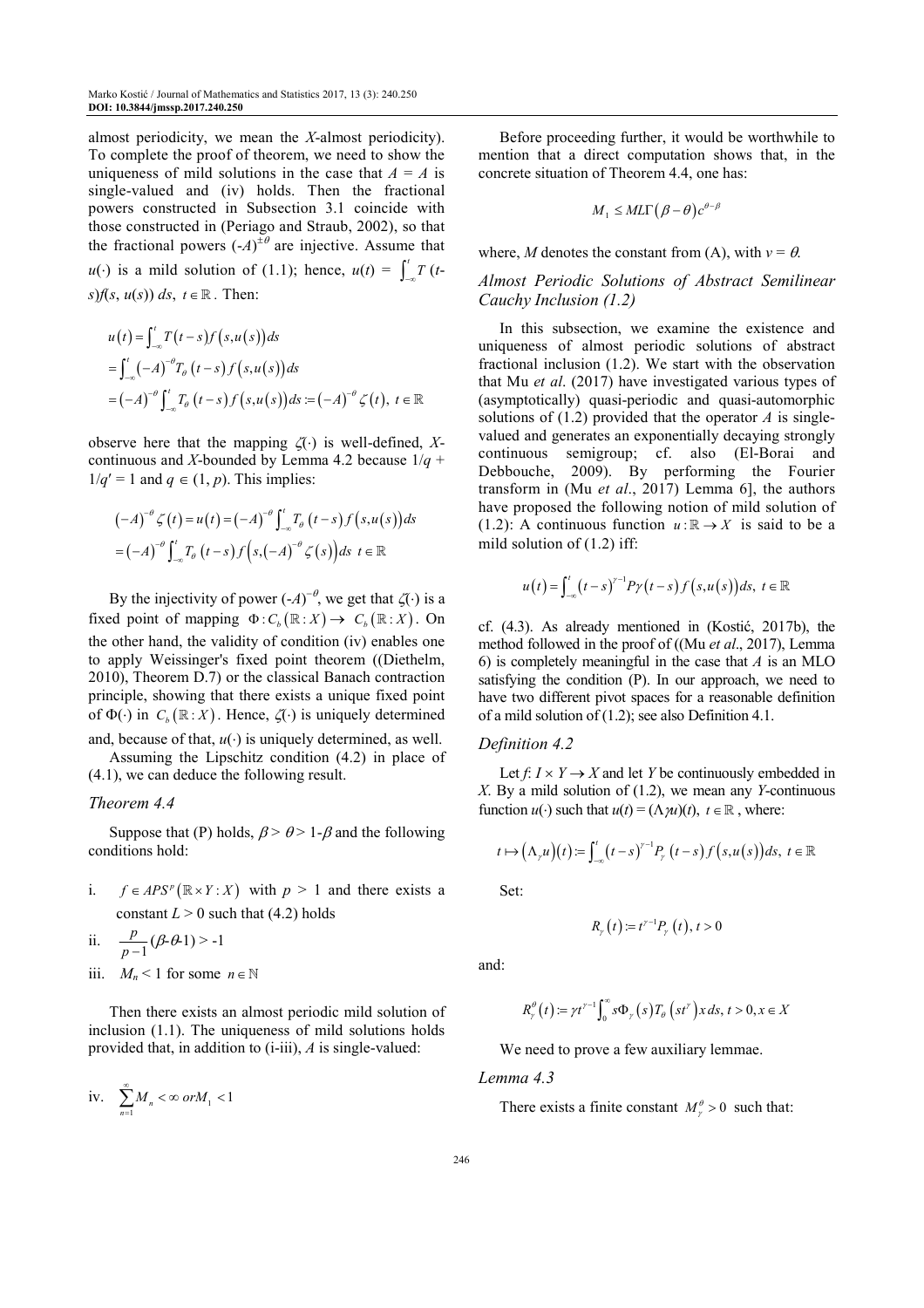$$
\left\|R_{\gamma}^{\theta}\left(t\right)\right\|\le M_{\gamma}^{\theta}t^{\gamma\left(\beta-\theta\right)-1},t\in\left(0,1\right]and\ \left\|R_{\gamma}^{\theta}\left(t\right)\right\|\le M_{\gamma}^{\theta}t^{-1-\gamma},t\ge1\left(4.7\right)
$$

Furthermore:

$$
R_{\gamma}^{\theta}(t)x \in (-A)^{\theta} R_{\gamma}(t)x, \ t > 0, \ x \in X \tag{4.8}
$$

*Proof* 

By introduced definitions, we have:

$$
(-A)^{\theta} R_{\gamma}(t)x = \gamma t^{\gamma-1} (-A)^{\theta} \left[ \int_0^{\infty} s \Phi_{\gamma}(s) T\left(st^{\gamma}\right) x ds \right], t > 0, x \in X
$$

Since the power  $(-A)^\theta$  is closed, we can apply Lemma 3.1 and (4.4) to see that (4.8) holds good. On the other hand, a straightforward computation yields:

$$
\left\|R_{\gamma}^{\theta}(t)\right\| \le M_{\gamma}^{\theta}t^{\gamma(\beta-\theta)-1}\int_{0}^{\infty}e^{-cst^{\gamma}}\Phi_{\gamma}(s)s^{\beta-\theta}ds
$$

for any  $t > 0$ . Since  $\Phi_{\gamma}(s) \sim (\Gamma(1-\gamma))^{-1}$ ,  $s \to 0^+$ , a Tauberian type theorem ((Arendt *et al*., 2001), Proposition 4.1.4; b) immediately implies the second estimate in (4.7). The first estimate in (4.7) is clear, since  $e^{-cst} \leq 1$  for  $t, s > 0$  and the integral  $\int_0^\infty \Phi_{\gamma}(s) s^{\beta-\theta} ds$  $\int_0^{\infty} \Phi_{\gamma}(s) s^{\beta-\theta} ds$  converges.

*Lemma 4.4* 

There exists a finite constant  $M_{\gamma\theta} > 0$  such that:

$$
\left\|R_{\gamma}^{\theta}(t+h) - R_{\gamma}^{\theta}(t)\right\| \le M_{\gamma,\theta} h t^{-2-\gamma}, \ t \ge 1, h > 0
$$

*Proof* 

By the mean value theorem, it suffices to show that  $(d/dt) R_{\gamma}^{\theta}(t) \| O(t^{-2-\gamma}), t \geq 1$ . Towards this end, observe that:

$$
\begin{aligned} &\big(d/dt\big)R_{\gamma}^{\theta}\big(t\big)x = \gamma\big(\gamma - 1\big)t^{\gamma - 2}\int_{0}^{\infty} s\Phi_{\gamma}\big(s\big)T_{\theta}\left(st^{\gamma}\right)x\,ds\\ &- \gamma^{2}t^{2\gamma - 2}\int_{0}^{\infty} s\Phi_{\gamma}\big(s\big)T_{\theta + 1}\big(st^{\gamma}\big)x\,ds \end{aligned}
$$

for any  $t \geq 1$  and  $x \in X$ . Therefore, making use of the estimate (A) we get:

$$
\begin{aligned} & \|\left(d/dt\right)R_r^{\theta}(t)\| \leq \gamma\left(1-\gamma\right)t^{\gamma-2} \int_0^{\infty} s\Phi_{\gamma}\left(s\right) e^{-sxt^{\gamma}}\left(st^{\gamma}\right)^{\beta-\theta-1} ds \\ & +\gamma^2 t^{2\gamma-2} \int_0^{\infty} s\Phi_{\gamma}\left(s\right) e - cst^{\gamma}\left(st^{\gamma}\right)^{\beta-\theta-2} ds \end{aligned}
$$

for any  $t \geq 1$ . Now the final conclusion follows from an application of ((Arendt *et al*., 2001), Proposition 4.1.4; b).

# *Lemma 4.5*

Let  $1 < q, q' < 1, 1/q + 1/q' = 1$  and  $q'(\gamma(\beta-\theta)-1) > -1$ . Assume that  $\hat{f} : I \times Y \to L^q([0, 1]: X)$  is bounded continuous and  $u \in C(\mathbb{R}:Y)$ . Define:

$$
\left(\Psi_{\gamma}^{\theta}u\right)(t) := \int_{-\infty}^{t} R_{\gamma}^{\theta}\left(t - s\right) f\left(s, u\left(s\right)\right) ds, t \in \mathbb{R}
$$

Then  $\Psi_{\gamma}^{\theta} u \in C^{b}(\mathbb{R}: X)$ .

*Proof* 

The proof of lemma is almost the same as that of Lemma 4.2 and the only thing that should be explained in more detail is the fact that the second addend in the last inequality of (4.5) tends to zero as *h* tends to zero. This is a consequence of the following computation involving the mean value theorem and the estimate (4.7):

$$
\sum_{k=1}^{\infty} \int_{k}^{k+1} ||T_{\theta} (r+h) - T_{\theta} (r) ||_{Lq^{r}[k,k+1]} \n\leq hM_{\gamma,\theta} \sum_{k=1}^{\infty} \left( \int_{k}^{k+1} s^{q^{r}(-2-\gamma)} ds \right)^{1/q^{r}} \n= hM_{\gamma,\theta} |q^{r}(-2-\gamma)+1|^{-1} \sum_{k=1}^{\infty} \left| (k+1)^{q^{r}(-2-\gamma)+1} - k^{q^{r}(-2-\gamma)+1} \right|^{1/q^{r}} \n\leq hM_{\gamma,\theta} \sum_{k=1}^{\infty} \left( k^{q^{r}(-2-\gamma)} \right)^{1/q^{r}} = hM_{\gamma,\theta} \sum_{k=1}^{\infty} k^{-2-\gamma}
$$

Suppose that  $(4.1)$  holds for a.e.  $t > 0$ , with locally bounded non-negative function  $L_f(\cdot)$ . Set, for every  $n \in \mathbb{N}$ :

$$
B_n := \sup_{t \geq 0} \int_{-\infty}^t \int_{-\infty}^{x_n} \cdots \int_{-\infty}^{x_n} \left\| R_r^{\theta} \left( t - x_n \right) \right\|
$$
  
 
$$
\times \prod_{i=2}^n \left\| R_r^{\theta} \left( x_i - x_{i-1} \right) \right\| \prod_{i=1}^n L_f \left( x_i \right) dx_1 dx_2 \cdots dx_n
$$

Let  $f(\cdot, \cdot)$  satisfy the conditions from Lemma 4.5. Define, for every *X*-valued bounded continuous function *u*(⋅):

$$
(\Phi_{\gamma}^{\theta}u)(t) = \int_{-\infty}^{t} R_{\gamma}^{\theta}(t-s) f(s, (-A)^{-\theta} u(s)) ds, t \in \mathbb{R}
$$

Then we know from Lemma 4.5 that  $\Phi_{\gamma}^{\theta}: C_b(\mathbb{R}:X) \to C_b(\mathbb{R}:X)$  is well-defined. A simple calculation shows that:

$$
\left\| \left( \Phi_{\gamma}^{\theta} \right)^n u - \left( \Phi_{\gamma}^{\theta} \right)^n v \right\|_{\infty}
$$
\n
$$
\leq B_n \left\| u - v \right\|_{\infty}, \ u, v \in C_b \left( \mathbb{R} : X \right), n \in \mathbb{N} \tag{4.9}
$$

Keeping in mind (4.9) and the last three lemmae, we can repeat almost verbatim the proof of Theorem 4.3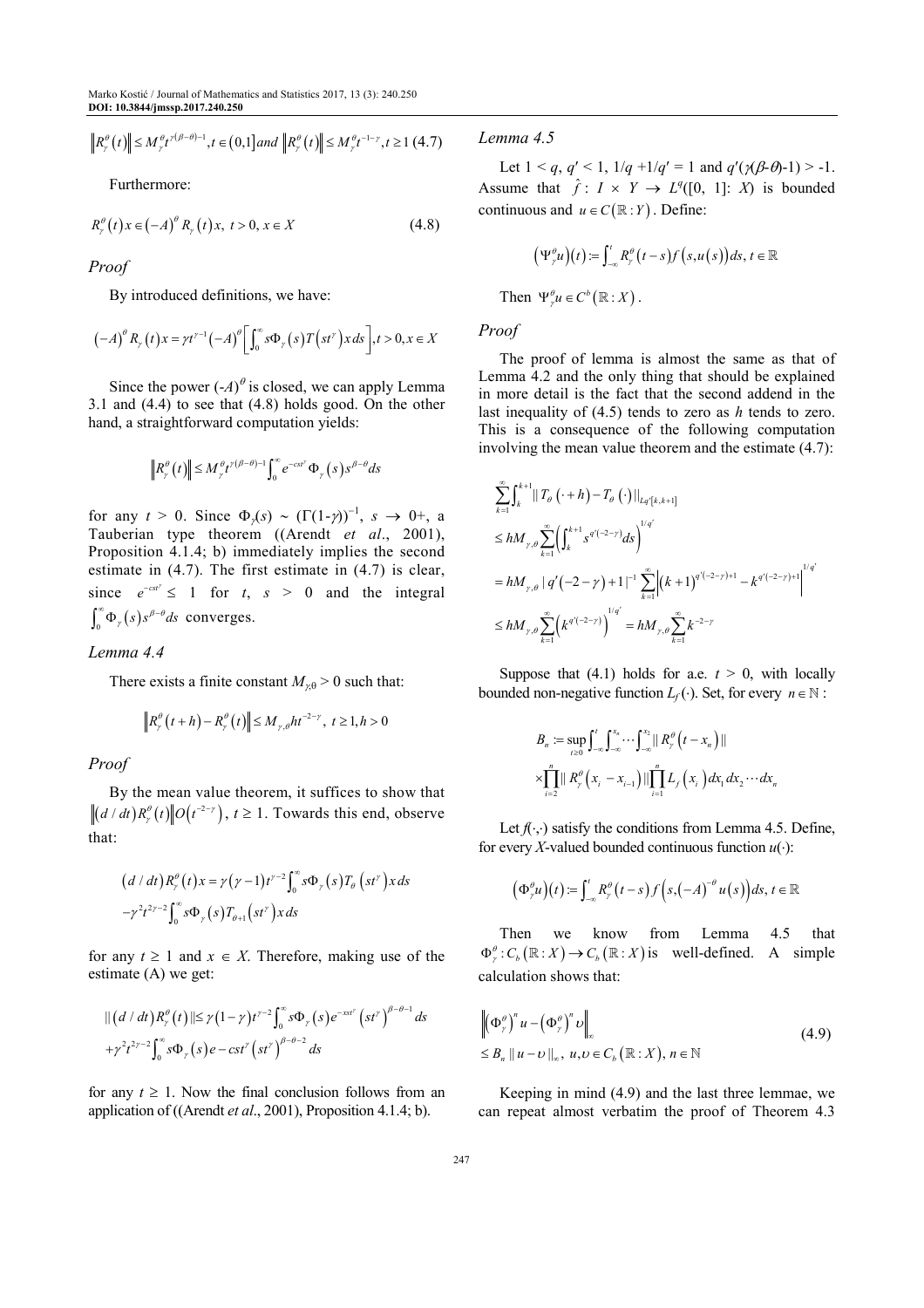(with the mapping  $\Phi(\cdot)$  as well as the operator families *T*(·) and *T*<sub>θ</sub>(·) replaced by the mapping  $\Phi_{\gamma}^{\theta}(\cdot)$  as well as the operator families  $R_{\lambda}(\cdot)$  and  $R_{\gamma}^{\theta}(\cdot)$ , respectively) in order to see that the following results hold true.

#### *Theorem 4.5*

Suppose that (P) holds,  $\beta > \theta > 1$ -  $\beta$  and the following conditions hold:

i.  $f \in APS^{p}(\mathbb{R} \times Y : X)$  with  $p > 1$ ; and there exist a number  $r > \max(p, p/p-1)$  as well as a locally bounded non-negative function  $L_f \in L_s^r(\mathbb{R})$  such that  $r > p/p-1$  and (4.1) holds.

Set 
$$
q:= pr/p + r
$$
 and  $q' := \frac{pr}{pr - p - r}$ 

Assume also that:

- ii.  $q'(\gamma(\beta-\theta)-1) > -1$
- iii. *B<sub>n</sub>* < 1 for some  $n \in \mathbb{N}$

Then there exists an almost periodic mild solution of inclusion (1.1). The uniqueness of mild solutions holds provided that, in addition to (i-iii), *A* is singlevalued and:

iv. 
$$
\sum_{n=1}^{\infty} B_n < \infty \text{ or } B_1 < 1
$$

## *Theorem 4.6*

Suppose that (P) holds,  $\beta$  >  $\theta$  > 1- $\beta$  and the following conditions hold:

i.  $f \in APS^{p}(\mathbb{R} \times Y : X)$  with  $p > 1$  and there exists a constant  $L > 0$  such that (4.2) holds.

ii. 
$$
\frac{p}{p-1}(\gamma(\beta-\theta)-1) > -1
$$

iii.  $B_n < 1$  for some  $n \in \mathbb{N}$ 

Then there exists an almost periodic mild solution of inclusion (1.1). The uniqueness of mild solutions holds provided that, in addition to (i-iii), A is single-valued and:

iv. 
$$
\sum_{n=1}^{\infty} B_n < \infty \text{ or } B_1 < 1
$$

Direct computation of coefficient *B*1, carried out with the help of estimate (4.7), shows that:

$$
B_1 \le M_\gamma^{\theta} L \left[ \frac{1}{\gamma(\beta - \theta)} + \frac{1}{\gamma} \right]
$$

We close the paper by providing the following illustrative example.

#### *Example 4.1*

It is clear that our results can be applied in the analysis of existence and uniqueness of almost periodic solutions of non-degenerate semilinear problems with elliptic operators of order 2*m* in the Hölder space  $X = C^{\alpha}(\overline{\Omega})$ , where  $\Omega$  is a bounded domain in  $\mathbb{R}^n$  with boundary of class  $C^{4m}$ , when we have the precise value of the exponent  $\beta = 1 - \frac{a}{2m}$  $\beta = 1 - \frac{\alpha}{2}$ ; for more details, see von Wahl (1972). Concerning degenerate differential inclusions, possible applications can be made in the analysis of existence and uniqueness of almost periodic solutions of the following Poisson semilinear heat equation in the Lebesgue space  $X = L^p(\Omega)$ :

$$
\frac{\partial}{\partial t} \Big[ m(x) \nu(t, x) \Big] = (\Delta - b) \nu(t, x)
$$
  
+  $f(t, m(x) \nu(t, x)), t \in \mathbb{R}, x \in \Omega$ 

where,  $\Omega$  is a bounded domain in  $\mathbb{R}^n$ ,  $b > 0$ ,  $m(x) \ge 0$ a.e.  $x \in \Omega$ ,  $m \in L^{\infty}(\Omega)$ ,  $1 \leq p \leq \infty$  and the operator  $\Delta$ -*b* acts on *X* with the Dirichlet boundary conditions. It is clear that Theorem 4.3 and Theorem 4.4 require the condition  $\beta > \frac{1}{2}$ , which is slightly restrictive in degenerate case (in a great deal of examples from [(Favini and Yagi, 1998), Chapter III], the condition (P) holds with  $\beta = 1/2$ ), these theorems can be applied by imposing the additional condition [(Favini and Yagi, 1998),  $(3.42)$ ] on the function  $m(x)$ , which leads us to the better exponent  $\beta = 1/(2-\rho)$  in (P), with  $0 < \rho$  $\leq$  1. Under the same conditions, we can apply Theorem 4.5 and Theorem 4.6 in the analysis of existence and uniqueness of almost periodic solutions of the following fractional Poisson semilinear heat equation in the Lebesgue space  $L^p(\Omega)$ :

$$
D_{t,x}^{\gamma} \left[ m(x) \upsilon(t,x) \right] = (\Delta - b) \upsilon(t,x)
$$
  
+  $f(t, m(x) \upsilon(t,x))$ ,  $t \in \mathbb{R}$ ,  $x \in \Omega$ 

Finally, we would like to propose the problem of transferring our main results to the case where the pivot space Y is no longer  $[D((-A)^\theta)]$  but the interpolation space  $X_A^{\theta}$ .

#### **Conclusion**

In this study, we have investigated the existence of a unique almost periodic solution for a class of abstract fractional relaxation inclusions with Weyl-Liouville derivatives. The analysis of existence and uniqueness of quasi-periodic and quasiautomorphic solutions to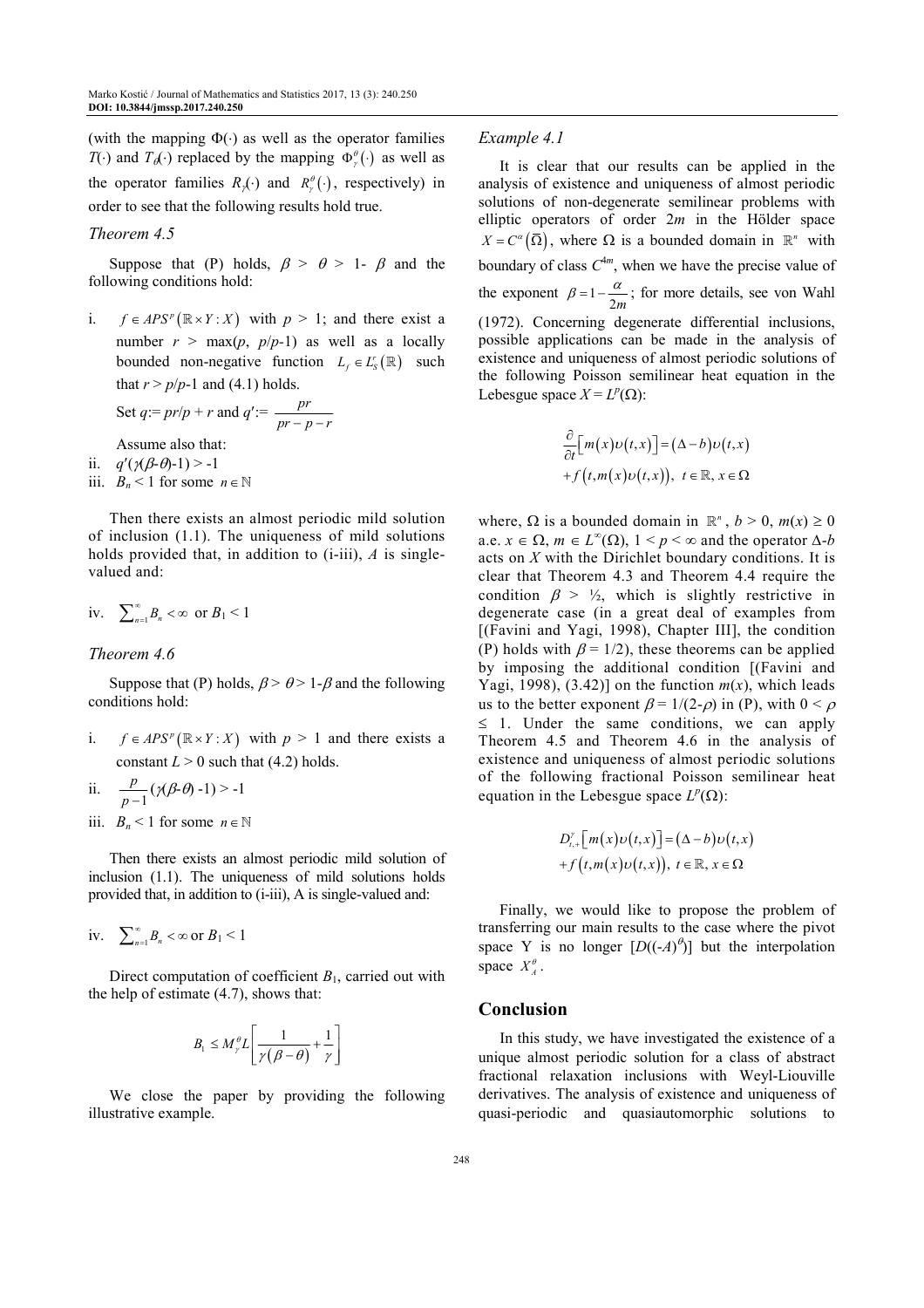abstract degenerate Volterra integro-differential equations is not well explored in the existing literature. We deeply believe that a bigger group of mathematicians will continue their scientific work within this field of functional analysis in the near future.

# **Acknowledgment**

The author truly appreciates the generous support of my family, colleagues and closest friends, whose advices played a mayor role for the beginning of this research study.

# **Ethics**

The author hereby certifies that he has no financial or non-financial interest in regard to the subject matter discussed in this manuscript.

# **References**

- Amerio, M. and G. Prouse, 1971. Almost-Periodic Functions and Functional Equations. 1st Edn., Van Nostrand-Reinhold, New York, ISBN-10: 0442202954, pp: 184.
- Arendt, W., C.J.K. Batty, M. Hieber, F. Neubrander, 2001. Vector-valued Laplace Transforms and Cauchy Problems. 1st Edn., Birkhäuser, Basel, ISBN-10: 3764365498, pp: 523.
- Bahaj, M. and O. Sidki, 2002. Almost periodic solutions of semilinear equations with analytic semigroups in Banach spaces, Electronic J. Differ. Eq., 98: 1-11.
- Bazhlekova, E., 2001. Fractional evolution equations in banach spaces. PhD Thesis, Eindhoven University of Technology, Eindhoven.
- Cross, R., 1998. Multivalued Linear Operators. 1st Edn., CRC Press, ISBN-10: 0824702190, pp: 352.
- Diagana, T., 2013. Almost Automorphic Type and Almost Periodic Type Functions in Abstract Spaces. 1st Edn., Springer-Verlag, New York, ISBN-10: 3319008498, pp: 303.
- Diagana, T., C.M. Mahop and G.M. N'Guérékata, 2006. Pseudo-almost-periodic solutions to some semilinear differential equations. Math. Comput. Model., 43: 89-96.

DOI: 10.1016/j.mcm.2005.04.013

- Diethelm, K., 2010. The Analysis of Fractional Differential Equations. 1st Edn., Springer-Verlag, Berlin, ISBN-10: 3642145736,pp: 247.
- El-Borai, M.M. and A. Debbouche, 2009. Almost periodic solutions of some nonlinear fractional differential equations. Int. J. Contemp. Math. Sci., 4: 1373-1387.
- Favaron, A. and A. Favini, 2011. Fractional powers and interpolation theory for multivalued linear operators and applications to degenerate differential equations. Tsukuba J. Math., 35: 259-323. DOI: 10.21099/tkbjm/1331658708
- Favini, A. and A. Yagi, 1998. Degenerate Differential Equations in Banach Spaces. 1st Edn., CRC Press, New York, ISBN-10: 0824716779, pp: 336.
- N'Guérékata, G.M., 2001. Almost Automorphic and Almost Periodic Functions in Abstract Spaces. 1st Edn., Kluwer Acad. Publ., New York, ISBN-10: 0306466864, pp: 138.
- Hino, Y., T. Naito, N.V. Minh and J.S. Shin, 2002. Almost Periodic Solutions of Differential Equations in Banach Spaces. 1st Edn., CRC Press, ISBN-10: 0415272661, pp: 264.
- Kostić, M., 2011. Generalized Semigroups and Cosine Functions. 1st Edn., Mathematical Institute SANU, Beograd, ISBN-10: 8680593451, pp: 352.
- Kostic, M., 2015. Abstract Volterra Integro-Differential Equations. 1st Edn., CRC Press, Boca Raton, ISBN-10: 148225431X, pp: 484.
- Kostić, M., 2016. Abstract Degenerate Volterra Integro-Differential Equations: Linear Theory and Applications. 1st Edn., Book Manuscript.
- Kostić, M., 2017a. Abstract Volterra integro-differential equations: Generalized almost periodicity and asymptotical almost periodicity of solutions. Electronic J. Differ. Equ., submitted.
- Kostić, M., 2017b. Asymptotically almost periodic solutions of fractional relaxation inclusions with Caputo derivatives. Publ. Inst. Math., Nouv. Ser.
- Kostić, M., 2017c. The existence and uniqueness of almost periodic and asymptotically almost periodic solutions of semilinear Cauchy inclusions. Hacet. J. Math. Stat., submitted.
- Levitan, M. and V.V. Zhikov, 1982. Almost Periodic Functions and Differential Equations. 1st Edn., CUP Archive, London, ISBN-10: 0521244072, pp: 211.
- Long, W. and S.H. Ding, 2011. Composition theorems of Stepanov almost periodic functions and Stepanovlike pseudo-almost periodic functions, Adv. Difference Eq., 2011: 654695-654695. DOI: 10.1155/2011/654695
- Mu, J., Y. Zhoa and L. Peng, 2017. Periodic solutions and S-asymptotically periodic solutions to fractional evolution equations. Discrete Dyn. Nat. Soc., 2017: 1364532-1364543. DOI: 10.1155/2017/1364532
- Pazy, A., 1983. Semigroups of Linear Operators and Applications to Partial Differential Equations. 1st Edn., Springer-Verlag, Berlin, ISBN-10: 3540908455, pp: 279.